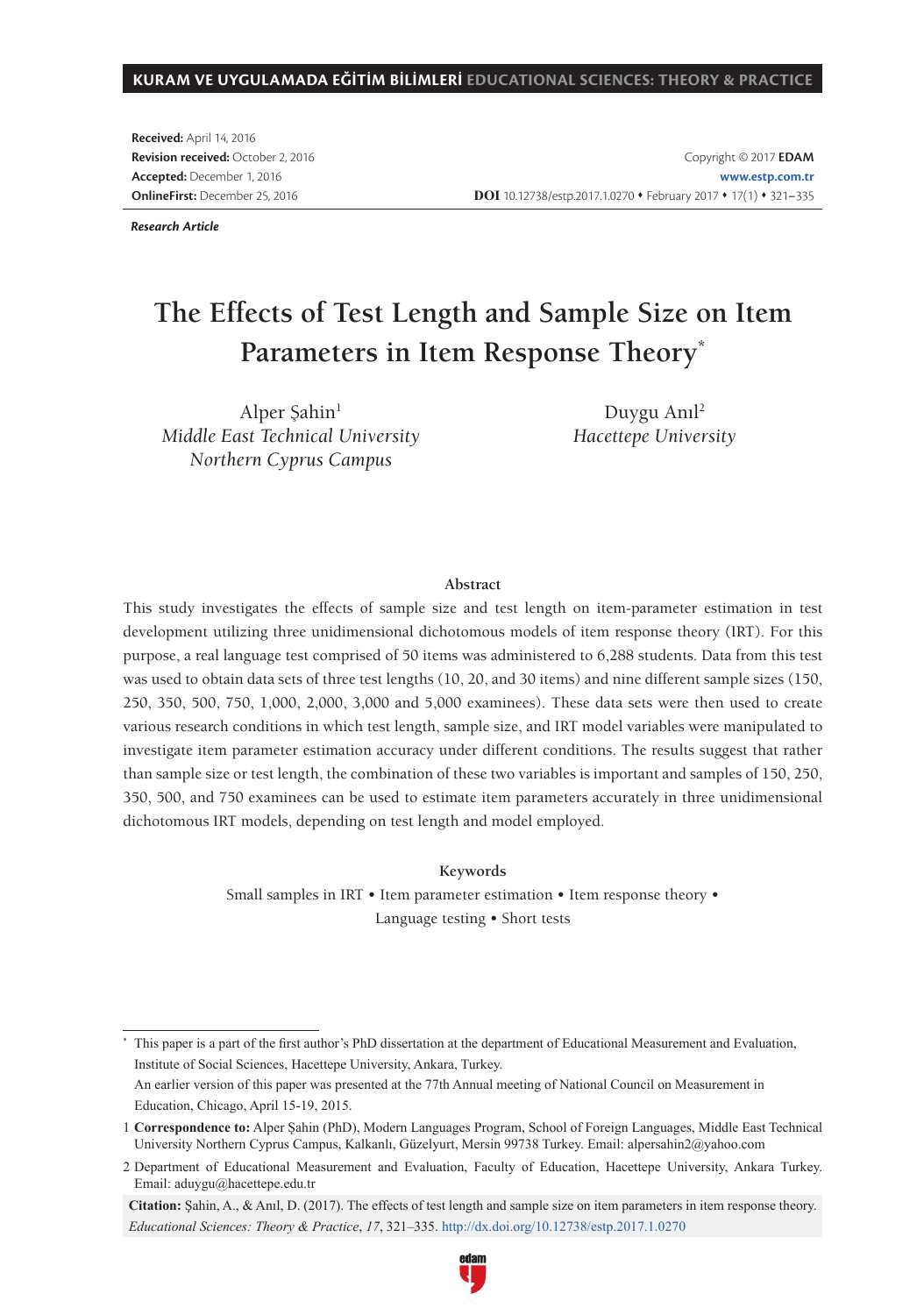Developed following controversies over the intelligence testing movement (Baker, 1992), classical test theory has successfully served its practitioners in terms of test development and interpretation of test results for decades (Embretson & Reise, 2000; Hambleton, Swaminathan, & Rogers, 1991). However, the need for a theory that can predict examinees' responses to any item, even if items have never been seen by the examinees before (Lord, 1980), resulted in the development of a new test theory whose basic concepts were developed over seven and a half years (Baker, 1992). After spending a long time searching for an agreed-upon name, item response theory (IRT) became the contemporary theoretical foundation for measurement (Embretson & Reise, 2000). It is now widely used by test publishers, as well as educational, military, and industrial institutions, in their research on test development, test equating, and detecting differentially functioning items (Hambleton et al., 1991). However, despite the advantages IRT offers, a major obstacle to its use in test development is its demanding requirement for calibration sample size. More specifically, while developing a test, "the difficulty lies in the need to assess the properties of items by trying them out on a sample of subjects" (Woods & Baker, 1985, p. 117). IRT requires this sample size to be large (around 1,000) in order to obtain accurate item-parameter estimates (Hambleton, 1989) that results in accurate estimates of ability, upon which some high-stakes decisions are made.

There is a large volume of published studies in the literature on the effects of sample size and test length on item-parameter estimation in IRT-based test development. Lord's (1968) study is the first one of its kind in which he investigated the sample sizes required for estimating item parameters  $(a$ -item discrimination,  $b$ -item difficulty, and *c*-pseudo chance) accurately in the three-parameter logistic model (3PLM) using data from the Scholastic Aptitude Test. As a result, Lord concluded that a minimum of 50 items and 1,000 examinees were required to estimate *a* parameters with high accuracy. With the support of subsequent studies (Patsula & Gessaroli, 1995; Tang, Way, & Carey, 1993; Yen, 1987; Yoes, 1995), 1,000 was taken as the minimum sample size required for accurate item-parameter estimation in IRT.

Studies have also been conducted that investigated the effects of using sample sizes of less than a 1,000 on item parameter estimates. However, their findings have tremendous discrepancies. To illustrate, a limited number of studies on oneparameter logistic model (1PLM) have suggested that 250 (Goldman & Raju, 1986), 300 (Guyer & Thompson, 2011), or 500 (Thissen & Wainer, 1982) are the minimum feasible sample sizes for this dichotomous unidimensional model. As the complexity of the model increases, the discrepancy in findings also increases. For example, a sample of 250 with 15 items (Harwell & Janosky, 1991), of 500 (Stone, 1992) or 750 (Lim & Drasgow, 1990) with 20 items, of 200 (Weiss & Minden, 2012) or 250 (Harwell & Janosky, 1991) with 25 items, of 500 with 30 items (Hulin, Lissak,  $\&$ Drasgow, 1982), or of 300 with 75 items (Yoes, 1995) have been suggested for two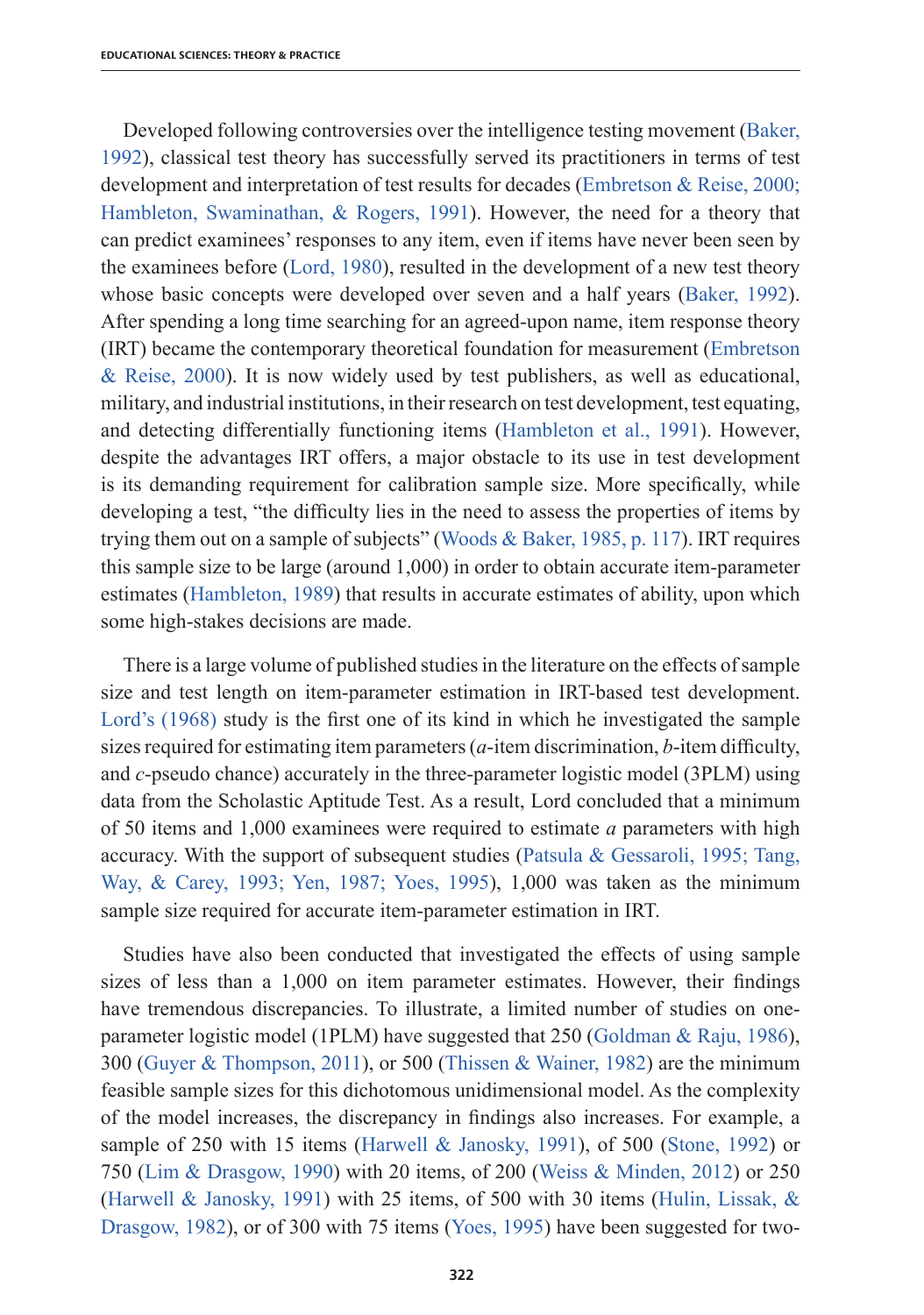parameter logistic model (2PLM). The situation gets more confusing for 3PLM. A sample of 1,000 with 20 items (Patsula & Gessaroli, 1995; Swaminathan & Gifford, 1979; Yen, 1987); of 200 (Weiss & Minden, 2012) with 25 items; of 500 (Akour & Al-Omari, 2013) with 30 items; of 300 (Chuah, Drasgow, & Luecht, 2006) with 50 items; of 1,000 with 40 (Patsula & Gessaroli, 1995; Tang et al., 1993; Yen, 1987), 50 (Lord, 1968), 60 (Hulin et al., 1982) and 75 (Yoes, 1995) items; and of 500 (Ree & Jensen, 1980) with 80 items have been suggested in 3PLM.

While numerous studies have been conducted on the effects of sample size and test length on item-parameter accuracy in IRT-based test development, the present study differs from them in two important aspects. Firstly, the data used in previous research has been mostly simulated data, and it is not known whether simulated data reflects the qualities of a real test (Sireci, 1991). In this manner, the results of the present study are expected to be closer to real test development than most previous research. Moreover, limited numbers of sample sizes, mostly 4 or 5, were tested in the previous research. However, a large number (9) of small and large sample sizes are tested at the same time in the present study, thus making it possible to compare and contrast results from both sides. That makes this study unique in the literature. With the help of these two aspects, this study sets out to provide all IRT practitioners with a blueprint of how large or small a sample size can be to estimate item parameters accurately in IRT-based test development by answering the question "How do sample size and test length affect item-parameter estimation in IRT-based test development?"

## **Method**

## **Participants and Data Collection Instrument**

The participants in this foundational study are 6,288 freshman students enrolled in an English language course at a large university. The data collection instrument was a 50-item English language test. In order to fulfill the content validity concerns, items in the test were written in parallel with the course objectives by the English language instructors who teach the course and are deemed as subject matter experts. Moreover, before administering the test, expert opinions were received from a doctoral candidate and language testing specialists working for the testing office at the university where the data was collected. In this way, the items were revised multiple times based upon expert opinions until reaching their final form. Afterwards, the instrument was administered simultaneously to 6,288 test takers in one session.

## **Item Selection for Shorter Tests**

Items from the full data set were selected to form sub-tests of different lengths. While deciding the number of items for shorter tests*,* previous studies (Baker, 1998;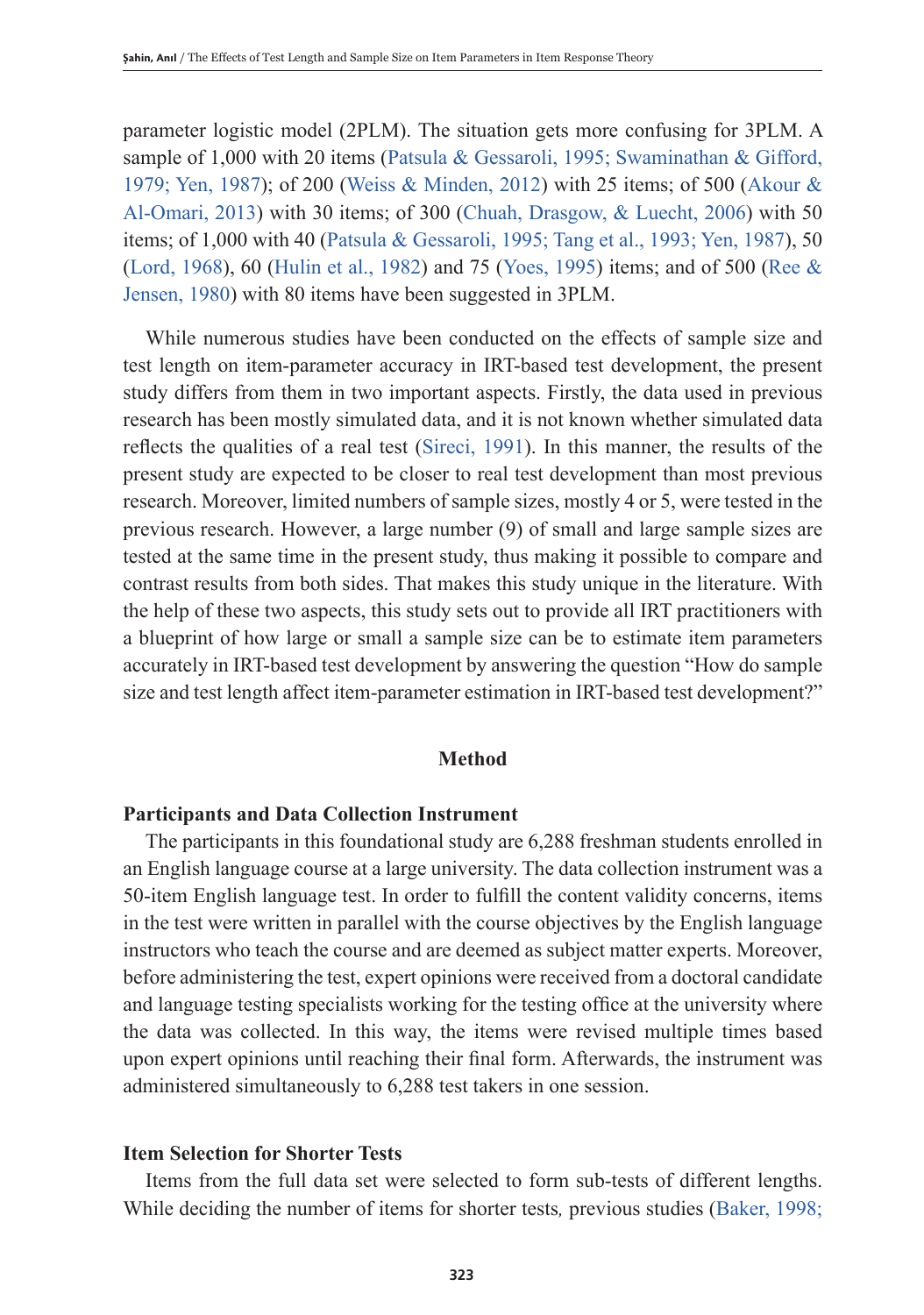Gao & Chen, 2005; Patsula & Gessaroli, 1995; Yen, 1987) in the literature were considered. So, from the 50-item *full data* set (6,288 x 50), sub-tests of  $n = 30$ ,  $n = 20$ , and  $n = 10$  items were selected. While forming sub-tests, unidimensionality assumption of IRT was satisfied. Unidimensionality refers to having a single common factor underlying examinees'correct responsesto items. In order to select the item that collectively satisfy unidimensionality, exploratory factor analysis on the tetrachoric inter-item correlation matrix of the full data was used (Edelen  $\&$  Reeve, 2007). Items that had factor loadings less than 0.30 for the first factor were removed from the data as they failed to load on the first factor adequately (Fidelman, 2012). Out of the 50 items, 30 items that had the highest factor loadings on the first factor were chosen as the items for the 30-item test. The tetrachoric correlation matrix of these 30 items was computed and another exploratory factor analysis was done on this matrix. Then, 20 items with highest factor loadings on the first factor were selected for the 20-item test. The same procedure was followed to select the items for 10-item test. A summary of the results related to the unidimensionality assumption and the factor loadings can be found in Table 1.

Table 1

*Summary of Exploratory Factor Analysis in Item Selection*

| $\sim$       |          |                          |                          |  |  |  |  |
|--------------|----------|--------------------------|--------------------------|--|--|--|--|
| Test Length  | Variance | $\lambda$ ./ $\lambda$ . | Range of Factor Loadings |  |  |  |  |
| 30-Item Test | 37.50 %  | 8.50                     | $0.45$ to $0.75$         |  |  |  |  |
| 20-Item Test | 43.78%   | 8.15                     | $0.59$ to $0.75$         |  |  |  |  |
| 10-Item Test | 51.29 %  | 6.10                     | $0.68 \text{ to } 0.77$  |  |  |  |  |
|              |          |                          |                          |  |  |  |  |

*Note*. Variance = Variance accounted for by the first factor,  $\lambda_1/\lambda_2$  = ratio of the first to the second eigenvalue.

Lord (1980) suggests that if the first eigenvalue is large compared to the second one, and if the second one is not much larger than any of the other eigenvalues, this can be taken as a proof of unidimensionality. These were observed in the data sets of the current study. Apart from these, moderate to high factor loadings for the first factor and moderate to high variance accounted for by the first factor were also taken as proof of unidimensionality. Upon completing the item selection for the sub-tests, the KR-20 internal consistency coefficient was calculated for each test, which were found to be 0.76 (10-item test), 0.85 (20-item test), and 0.88 (30-item test).

## **Sampling of Examinees**

After selecting the items that would be used for each sub-test (10-item, 20-item, and 30-item), nine different sample sizes (*N* = 150, 250, 350, 500, 750, 1,000, 2,000, 3,000, and 5,000) were drawn from the full dataset for each test by stratified random sampling using the complex samples module of SPSS 20 (International Business Machines Corporation, 2011). This was done in order to simulate different research conditions (e.g., 250 examinees'responses to 20 items). While deciding sample sizes, the sample sizes most frequently used in previous IRT research on sample size were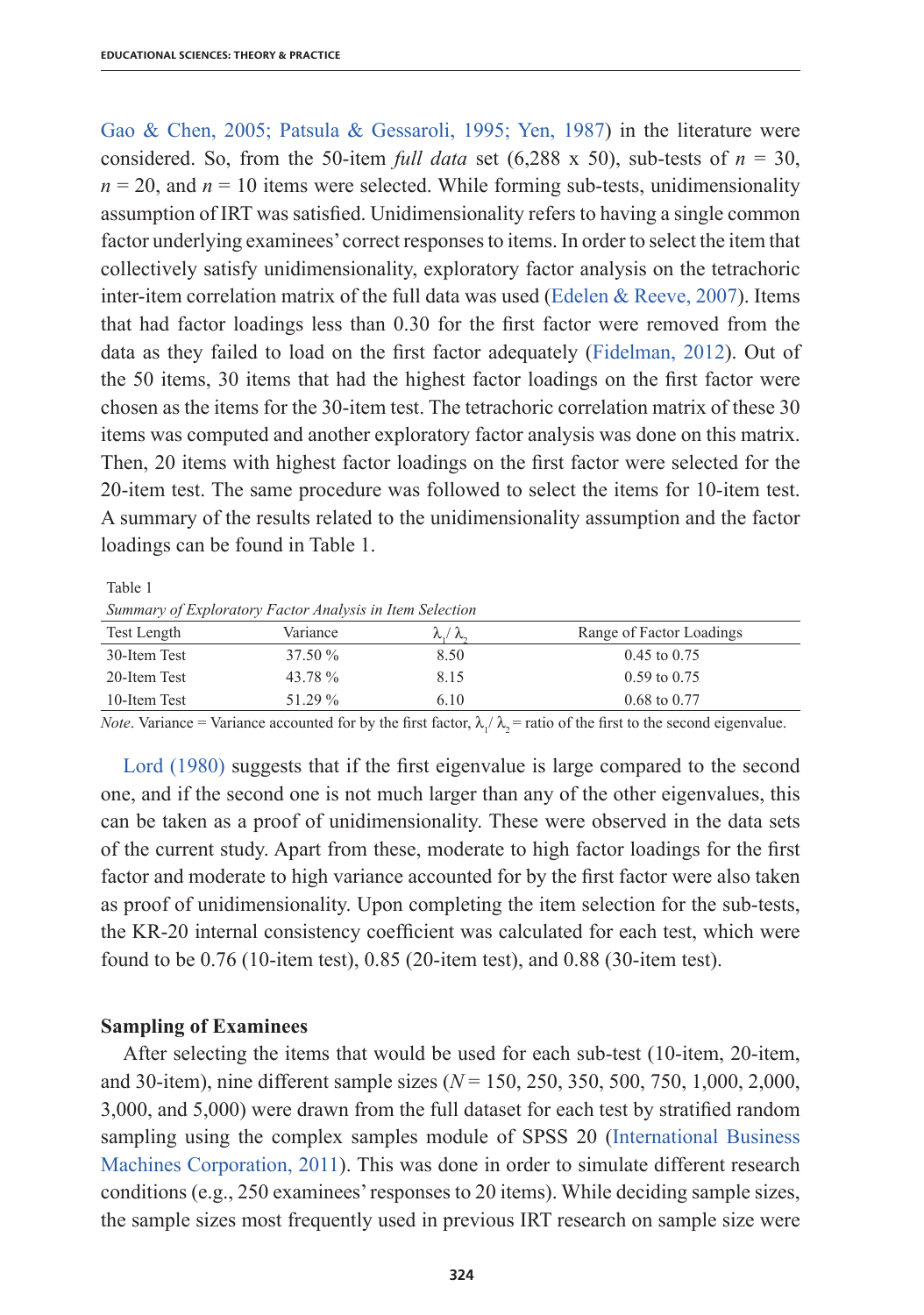reviewed. As a result, sample sizes of 150, 250, 500, 1,000, 2,000, 3,000, and 5,000 were found to be used the most in similar studies (Akour & Al Omari, 2013; Baker, 1998; Goldman & Raju, 1986; Hulin et al., 1982; Lord, 1968; Tang et al., 1993; Thissen & Wainer, 1982; Yen, 1987). Samples of 350, which had never been tested, and of 750, which had only been previously tested once (Lim & Drasgow, 1990), were also added to the study as alternatives to 500 and 1,000. Moreover, while sampling the examinees, their colleges were used as strata to reflect examinee diversity in the full data across samples. This process resulted in 30 (See Table 2) different data sets, including the full data set (marked with an \*).

Table 2 *Data Sets of the Study*

|             |     | Sample Size |               |        |                |               |              |       |       |        |       |
|-------------|-----|-------------|---------------|--------|----------------|---------------|--------------|-------|-------|--------|-------|
| Test Length | 150 | 250         | 350           | 500    | 750            | 1,000         | 2,000        | 3,000 | 5,000 | 6.288* | Total |
| 10          |     |             |               |        |                |               |              |       |       |        | 10    |
| 20          |     |             |               |        |                |               | $\mathbf{1}$ |       |       |        | 10    |
| 30          |     |             |               |        |                |               |              |       |       |        | 10    |
| Total       |     |             | $\mathcal{R}$ | $\sim$ | $\overline{3}$ | $\mathcal{R}$ | 3            | κ     |       |        | 30    |

## **Item Parameter Estimation**

After sampling, item parameters (item difficulty  $(b)$  in 1PLM;  $b$  and discrimination  $(a)$ ) in the 2PLM; and *a*, *b*, and pseudo-chance (*c*) parameters in the 3PLM) were estimated under 90 different research conditions (3 IRT models x 30 data sets) using Xcalibre 4.1 (Guyer & Thompson, 2011) with marginal maximum likelihood estimation (MMLE) and the default options readily available in the program. The item parameters estimated from the full data set  $(N = 6,288, n = 50)$  were taken as the "true" (baseline) parameters against which the accuracy of the item parameters estimated from the other samples in the study could be compared and contrasted. As the data had a considerably large number of examinees, it was possible to estimate item parameters with a reasonable amount of accuracy and thus could be considered as baseline parameter estimates (Swaminathan, Hambleton, Sireci, Xing, & Rizavi, 2003).

## **Estimation Evaluation Criteria**

Accuracy of the parameter estimates under different research conditions was evaluated through product-moment correlations (Gao & Chen, 2005; Harwell & Janosky, 1991; Hulin et al., 1982; Swaminathan et al., 2003; Tang et al., 1993; Yen, 1987) and the root-mean-squared difference (RMSD; Gao & Chen, 2005; Harwell & Janosky, 1991; Swaminathan et al., 2003; Yen, 1987) between the baseline and estimated parameters, as has been done in similar studies. RMSD is defined as in Equation 1 below.

$$
RMSD = \sqrt{\frac{\sum_{i=1}^{n} (\overline{\pi}_i - \pi_i)^2}{n}}
$$
 (1)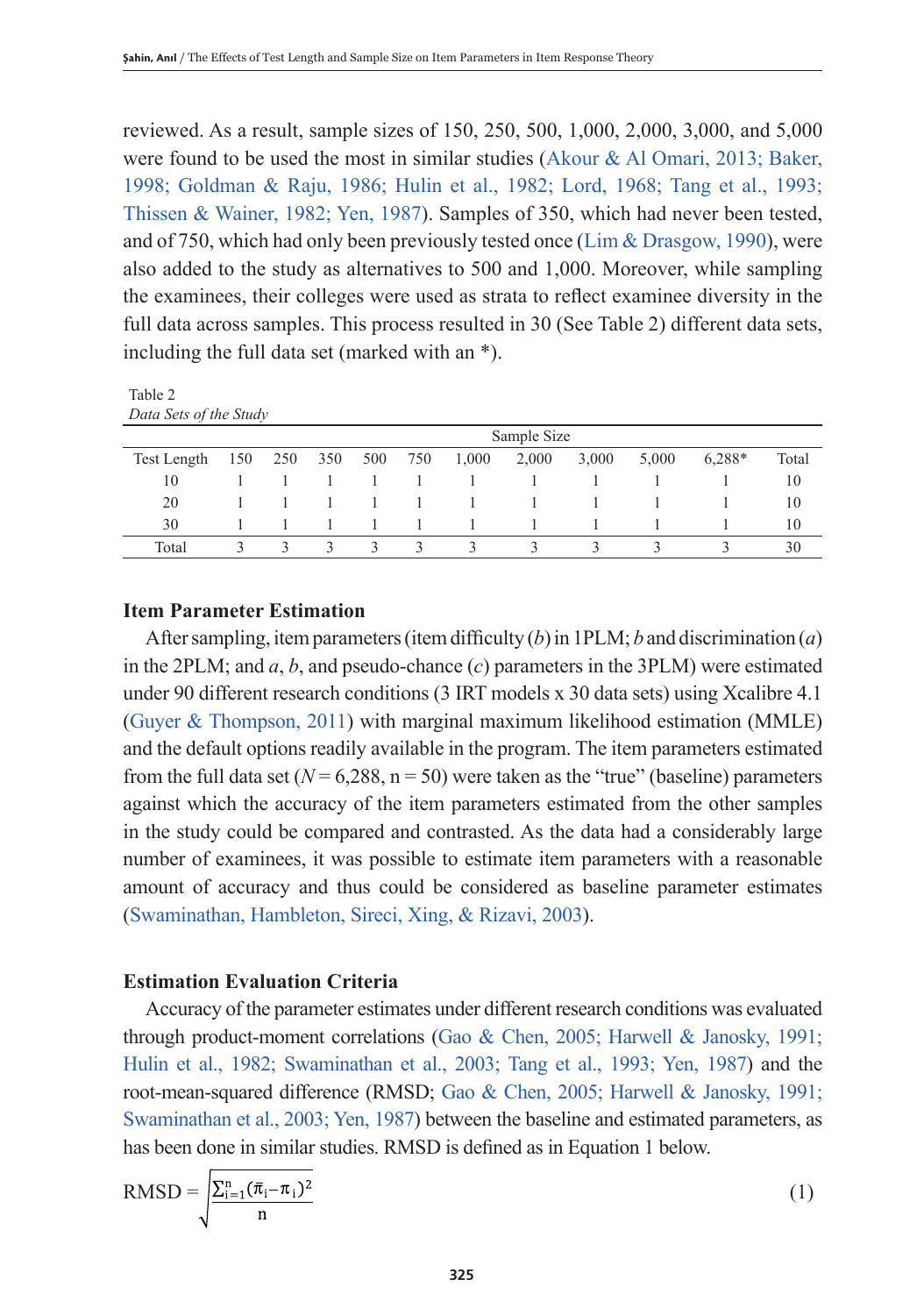$\hat{\pi}$  represents one of the estimated item parameters (*a*, *b*, or *c*) for item *i*, and  $\pi$ represents the corresponding baseline parameter, taken as the true item parameter for item *i*. Under all research conditions, correlations of  $r \ge 0.70$ , which is considered acceptable (Yoes, 1995) and sometimes as high (Field, 2013), and RMSD  $\leq$  0.33, which corresponds to the classical reliability value of 0.90 (Rudner, 1998), were taken as the criteria for minimum feasible sample size for that particular test length and IRT model.

## **Model Data Fit**

Table 3

An item-by-item fit analysis was not conducted; rather, an overall model-data fit analysis was used on all data sets because it might be possible to have items that fit one item response model in a data set while failing to fit the model in other data sets. This would make it difficult to compare the same items' performances in three IRT models with nine sample sizes and three test lengths using real test data from a limited number of items. As the indicator of overall model-data fit, the model chisquare reported by Xcalibre 4.1 (Guyer  $&$  Thompson, 2011) was used. As chi-square is sensitive to large sample sizes, chi-square divided by the degrees of freedom (*x*<sup>2</sup> /*df*) was used as it is not sensitive to large sample sizes (Kline, 2005). A summary of the model-data fit analysis based on *x*<sup>2</sup> /*df* is shown in Table 3.

|       | $n = 10$ |          |          |          | $n = 20$ |          |          | $n = 30$ |          |  |
|-------|----------|----------|----------|----------|----------|----------|----------|----------|----------|--|
|       | 1PLM     | 2PLM     | 3PLM     | 1PLM     | 2PLM     | 3PLM     | 1PLM     | 2PLM     | 3PLM     |  |
| N     | $x^2$ df | $x^2$ df | $x^2$ df | $x^2$ df | $x^2$ df | $x^2$ df | $x^2$ df | $x^2$ df | $x^2$ df |  |
| 150   | 0.4      | 0.4      | 0.6      | 0.5      | 0.5      | 0.5      | 0.5      | 0.4      | 0.4      |  |
| 250   | 0.5      | 0.4      | 0.5      | 0.5      | 0.5      | 0.5      | 0.5      | 0.4      | 0.4      |  |
| 350   | 0.6      | 0.8      | 0.9      | 0.5      | 0.4      | 0.5      | 0.6      | 0.4      | 0.4      |  |
| 500   | 0.6      | 1.0      | 1.4      | 0.5      | 0.4      | 0.4      | 0.5      | 0.4      | 0.4      |  |
| 750   | 1.2      | 0.9      | 1.5      | 0.7      | 0.5      | 0.5      | 0.8      | 0.4      | 0.4      |  |
| 1,000 | 0.9      | 0.9      | 2.1      | 0.6      | 0.5      | 0.6      | 0.9      | 0.5      | 0.5      |  |
| 2,000 | 2.1      | 1.7      | 2.7      | 0.9      | 0.7      | 0.8      | 1.3      | 0.5      | 0.6      |  |
| 3,000 | 2.7      | 2.5      | 4.7      | 1.0      | 0.7      | 0.9      | 1.9      | 0.6      | 0.7      |  |
| 5,000 | 4.0      | 3.3      | 8.0      | 1.4      | 1.4      | 1.3      | 2.9      | 0.8      | 0.8      |  |
| 6,288 | 5.0      | 3.9      | 9.4      | 1.7      | 1.6      | 1.5      | 3.4      | 0.9      | 0.9      |  |

#### *Summary of the Model Data Fit Analysis Based on x2 /df*

Values of 3 or less are suggested as an indicator of model fit (Chernyshenko, Stark, Chan, Drasgow, & Williams, 2001). Table 3 indicates misfit of few large data to the model. These were ignored, as they were thought to result from the very large size of these data sets.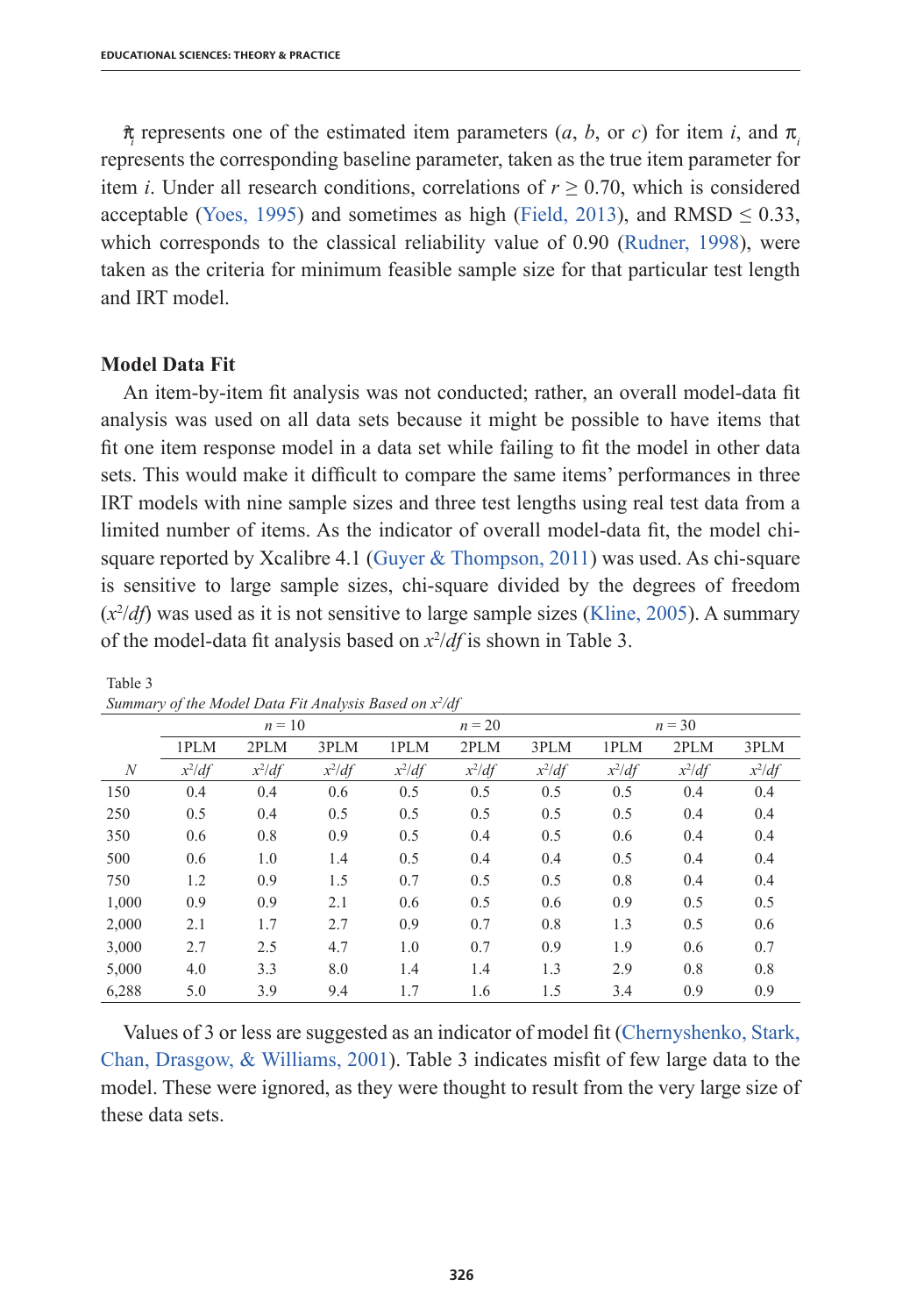## **Findings**

Figures 1, 2, and 3 show correlations and RMSD values obtained from the parameter estimates. As Figure 1 shows, correlations pertaining to the *b* parameters estimated in 1PLM ranged between 0.939 ( $N = 150$ ,  $n = 10$ ) and 1.00 ( $N = 5,000$ ;  $n = 10, 20,$  and 30). In addition, RMSD values pertaining to the *b* parameter estimates ranged between 0.33 ( $N = 150$ ,  $n = 10$ ) and 0.01 ( $N = 5,000$ ;  $n = 10$ ). As can be seen from the figures, a sample of 150 met both criteria for being deemed acceptable in 1PLM for all test lengths.







2c. Correlations for the *b* parameter in 2PLM 2d. RMSD for the *b* parameter in 2PLM *Figure 2.* Correlations and RMSD values obtained for the *a* and *b* parameters in 2PLM.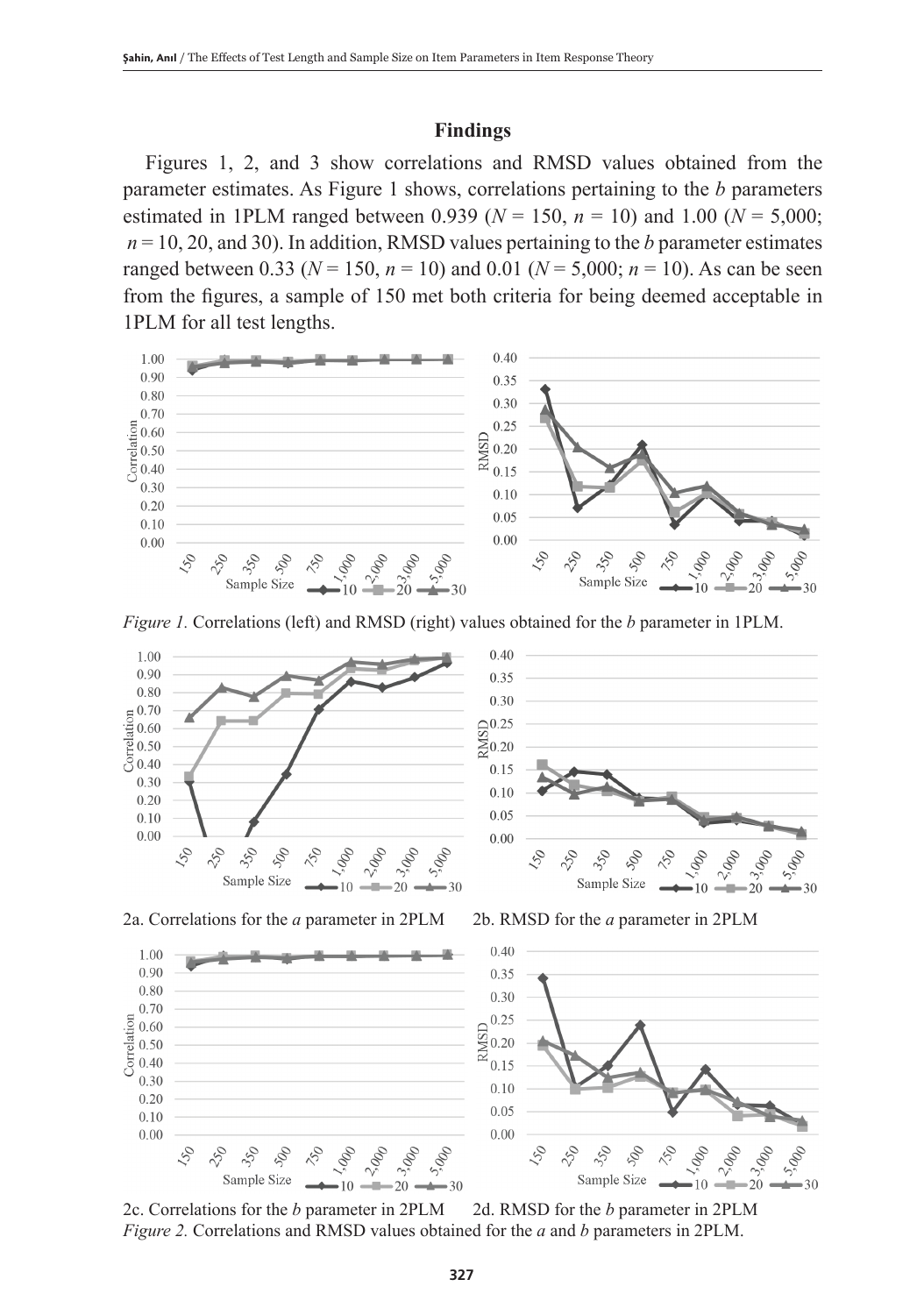



3e. Correlations for the *c* parameter in 3PLM 3f. RMSD for the *c* parameter in 3PLM *Figure 3.* Correlations and RMSD values obtained for the *a*, *b*, and *c* parameters in 3PLM.

The correlations pertaining to the *a* parameter (Figure 2a) in 2PLM ranged between -0.311 (*N* = 250, *n* = 10) and 1.00 (*N* = 5,000; *n* = 20, 30). The RMSD values (Figure 2b) obtained from the *a* parameters in 2PLM varied from 0.16 ( $N = 150$ ,  $n = 20$ ) to 0.00 ( $N = 5,000$ ;  $n = 10, 20$ ). As for the *b* parameters, the correlations (Figure 2c) ranged between 0.940 ( $N = 150$ ,  $n = 10$ ) and 1.00 ( $N = 2,000, 3,000, 5,000$ ;  $n = 10$ , 20, 30) while the RMSD values for the *b* parameter (Figure 2d) ranged between 0.34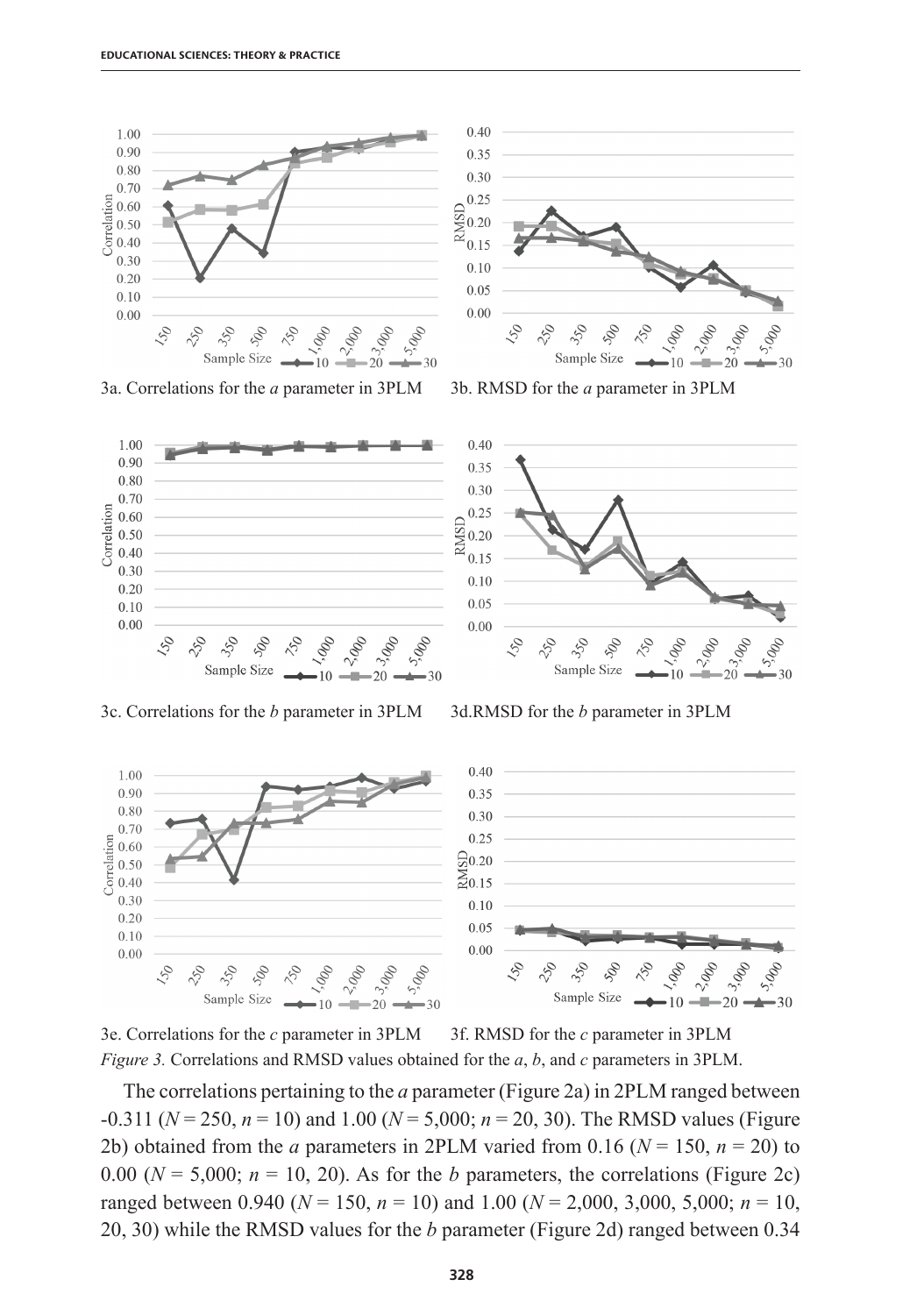$(N = 150, n = 10)$  and 0.02 ( $N = 5,000; n = 10, 20$ ). In line with these, the minimum sample size that met both evaluation criteria for both parameters (*a* and *b*) estimated in 2PLM was 750 ( $r_{a\hat{i}} = 0.706$ , RMSD = 0.09;  $r_{b\hat{i}} = 0.999$ , RMSD = 0.05) for the 10-item test, 500 ( $r_{a\hat{a}}$  = 0.795, RMSD = 0.08;  $r_{b\hat{b}}$  = 0.985, RMSD = 0.13) for the 20-item test, and 250 ( $r_a$ <sup> $= 0.830$ , RMSD = 0.10;  $r_b$ <sup> $= 0.978$ </sup>, RMSD = 0.17) for the</sup> 30-item test in 2PLM.

The correlations pertaining to the *a* parameter estimates in 3PLM (Figure 3a) ranged between 0.207 ( $N = 250$ ,  $n = 10$ ) and 0.995 ( $N = 5,000$ ;  $n = 20, 30$ ), whereas the RMSD values obtained from the *a* parameter estimates in 3PLM (Figure 3b) ranged between 0.23 ( $N = 250$ ,  $n = 10$ ) and 0.02 ( $N = 5,000$ ;  $n = 10, 20$ ). The correlations pertaining to the *b* parameter estimates (Figure 3c) ranged between 0.944 (*N* = 150, *n* = 10) and 1.00 (*N* = 2,000, 3,000, 5,000; *n* = 10, 20, 30) while the RMSD values obtained from the *b* parameter estimates (Figure 3d) ranged between 0.37 (*N*  $= 150$ ,  $n = 10$ ) and 0.02 ( $N = 5,000$ ;  $n = 10$ ). As for the *c* parameter, the correlations (Figure 3e) ranged between 0.415 (*N* = 350, *n* = 10) and 0.996 (*N* = 5,000, *n* = 20) whereas the RMSD values pertaining to the *c* parameter estimates (Figure 3f) ranged between 0.05 ( $N = 150$ ,  $n = 30$ ;  $N = 250$ ,  $n = 10$ , 30) and 0.01 ( $N = 1,000$ , 2,000, 3,000, 5,000, *n* = 10; *N* = 5,000, *n* = 20; *N* = 3,000, 5,000, *n* = 30). As a result, the smallest sample sizes that met the criteria for all parameters  $(a, b,$  and  $c)$  estimated in 3PLM were 750  $(r_{a\hat{i}} = 0.901, \text{ RMSD} = 0.10; r_{b\hat{i}} = 0.998, \text{ RMSD} = 0.10; r_{c\hat{i}} = 0.992,$ RMSD = 0.03) when  $n = 10$ ; 750 ( $r_{a\hat{i}} = 0.840$ , RMSD = 0.11;  $r_{b\hat{i}} = 0.995$ , RMSD = 0.11;  $r_{c\hat{c}} = 0.829$ , RMSD = 0.03) when  $n = 20$ ; and 350 ( $r_{a\hat{a}} = 0.749$ , RMSD = 0.16;  $r_{b\hat{b}}$  $= 0.987$ , RMSD = 0.13;  $r_{c\hat{c}} = 0.734$ , RMSD = 0.03) when  $n = 30$ .

## **Discussion**

This study aimed to investigate the effects of sample size and test length on itemparameter estimation accuracy in IRT-based test development. The results indicate an association between test length and sample size that amplifies as the number of items in the test and the number of parameters in the model increase. As mentioned earlier, there are two criteria set for estimation evaluation. One is that  $r \ge 0.70$ ; the other is that RMSD  $\leq$  0.33 between the baseline and estimated item parameters. A summary of the minimum sample sizes that met both of these criteria in all IRT models can be found in Table 4.

| Summary of the Findings |      |      |      |
|-------------------------|------|------|------|
| Test Length             | 1PLM | 2PLM | 3PLM |
|                         | 150  | 750  | 750  |
| 20                      | 150  | 500  | 750  |
|                         | .50  | 250  | 350  |

Table 4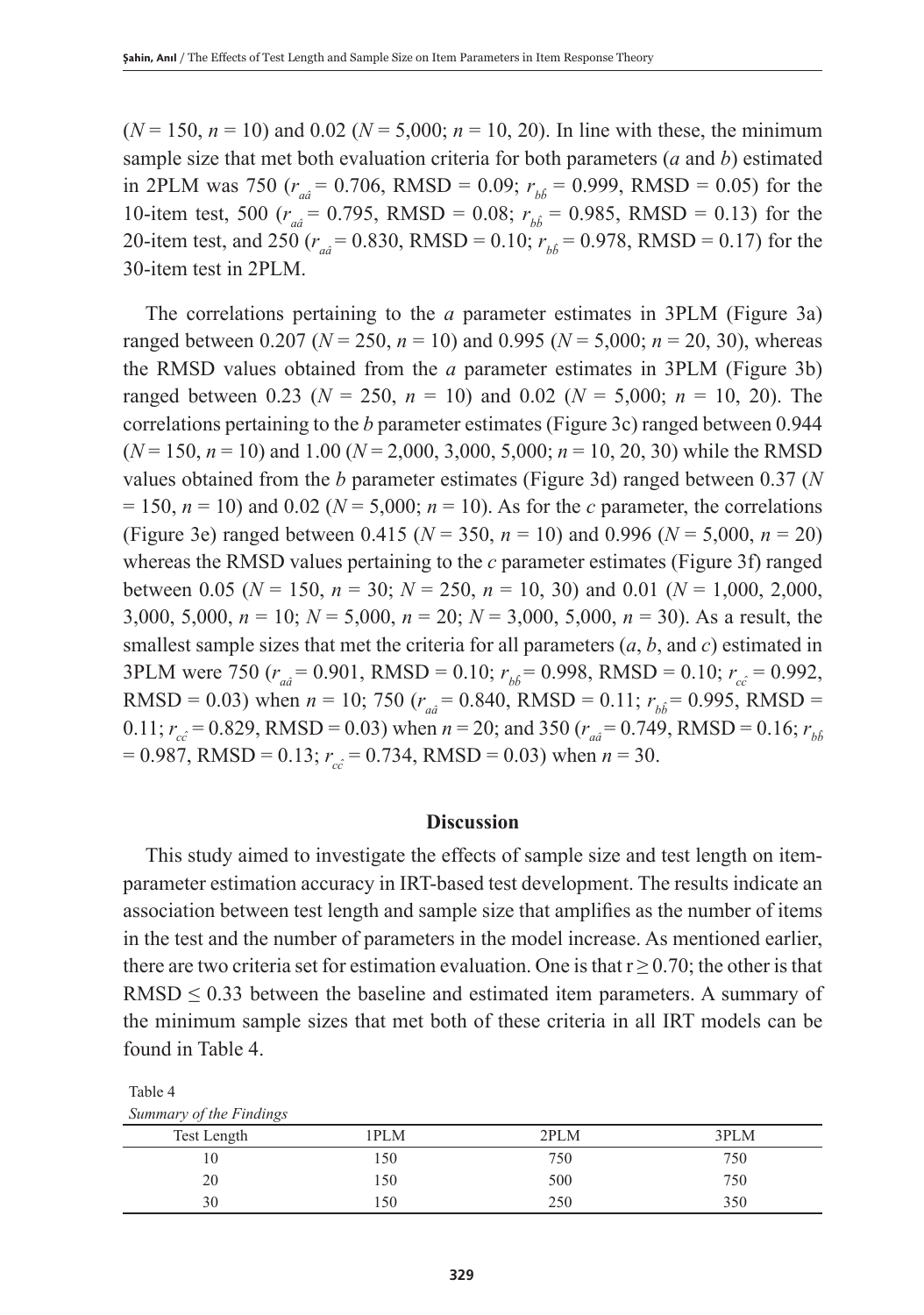As Table 4 illustrates, the findings of the present study suggest that a sample of as low as 150 examinees could be used in 1PLM with tests of 10, 20, or 30 items to accurately estimate the *b* parameter. Such a result was partially expected as there had already been some signs regarding the viability of using 150 examinees for 1PLM in the current literature. More specifically, some authors have already suggested a sample size of around 200 as appropriate for 1PLM (Demars, 2010; Wright & Stone, 1979) with no specific reference to test length. The present finding is important as it confirms these authors' findings with a specific reference to test length. Moreover, some previous research had similar findings, like *N* = 250 (Goldman & Raju, 1986) or  $N = 300$  (Guyer & Thompson, 2011) with 78 and 50 items, respectively. These sample sizes and test lengths were the smallest sample sizes and shortest test lengths tested in these studies. Thus, the present finding, which suggests a sample size of 150 in tests of 10, 20, or 30 items, may constitute a viable update to the current findings in the literature. However, although the correlations and RMSD values similar to smaller sample sizes confirmed that the full data, as well as  $N = 5,000$  for 10-, 20-, and 30-item tests and  $N = 3,000$  in 30-item tests, fit the 1PLM as parameter invariance was reached among the samples, the findings pertaining to 1PLM may still be biased (as *x*<sup>2</sup> /*df* values indicated misfit) and need to be interpreted accordingly.

As seen in Table 4, the minimum sample size suggested for a 10-item test in 2PLM was 750. This was an interesting finding for two reasons. First, a test of 10 items in 2PLM was not popular in previous studies. Only three studies tested 10-item tests in 2PLM (Baker, 1998; Stone, 1992; Yen, 1987). However, they were unable to yield acceptable accuracy with it. The sample sizes tested in these studies were 1,000 (Yen, 1987); 30, 50, 60, 120, and 500 (Baker, 1998); and 250, 500, and 1,000 (Stone, 1992). The present finding differed from Yen's (1987) and Stone's (1992) studies as they did not report 1,000 as a viable sample size for 10 items. On the contrary, in the present study, the item parameters of 10 items with 1,000 examinee responses were estimated with high accuracy ( $r_{a\hat{i}} = 0.864$ , RMSD = 0.03;  $r_{b\hat{i}} = 0.964$ , RMSD = 0.14). Second, as stated earlier, a sample size of 750 was not a popular alternative to 1,000 in the previous research. Only one study (Lim & Drasgow, 1990) tested the performance of 750 with 20 items and reported that the *a* and *b* parameter estimates were close to their true values. This is clearly in parallel with the present finding with a shorter test length.

The present findings indicate that accurate estimates of item parameters can be obtained when  $N = 500$  and  $n = 20$  in 2PLM. There have been studies that suggested a sample of 500 in 2PLM with 30- (Hulin et al., 1982) and 78-item (Goldman  $\&$ Raju, 1986) tests. However, it should be noted that Hulin et al. (1982) only tested 15-, 30-, and 60-item tests and used joint maximum likelihood estimation (JMLE) as the parameter estimation method. This could accordingly cause less accurate estimation of item parameters in smaller sample sizes and shorter test lengths as JMLE is more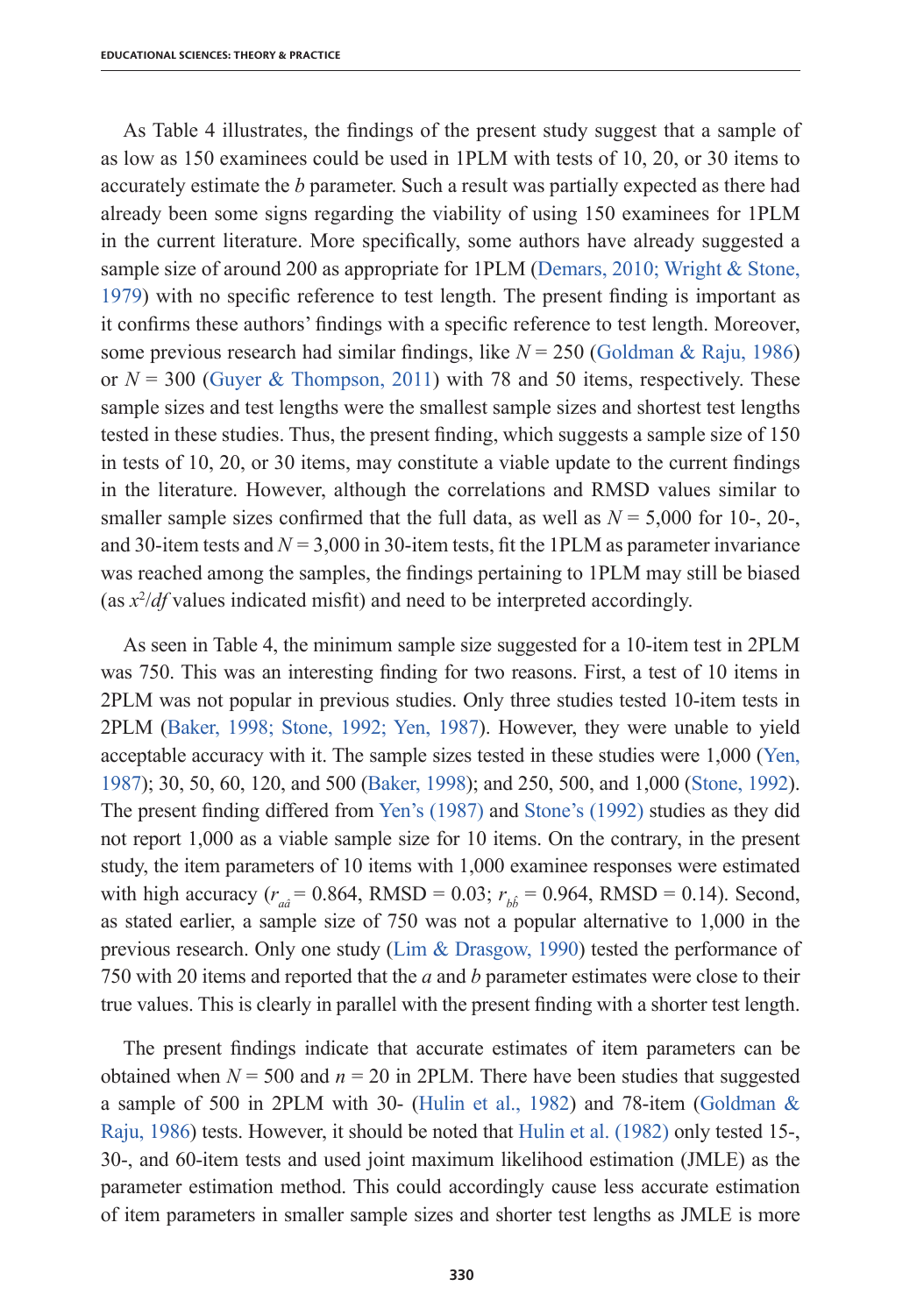efficient with sample sizes of over 1,000 and tests with more than 60 items (Baker  $\&$ Kim, 2004). Moreover, it should also be noted that 78 was the only test length tested by Goldman and Raju (1986). For these reasons, the comparability of these two studies with the present study is poor. However, it is encouraging to compare the present finding with that of Stone's (1992), who reported an RMSD value of approximately 0.30 when  $N = 500$  and  $n = 20$ , indicating a parallel finding with the present study.

The results of the present study also suggest that using a sample of 250 with 30 items in 2PLM is viable. This is consistent with the findings of Harwell and Janosky (1991), who obtained accurate *a* and *b* parameter estimates with a 25-item test when  $N = 250$ . Apart from this, Hulin et al. (1982) suggested a sample size of 500 with 30 items in 2PLM. As mentioned earlier, due to the estimation method (JMLE) they had employed to estimate item parameters, it would not be wrong to assume that they could have obtained a smaller sample size with 30 items if they had used the MMLE estimation method used in the present study. Moreover, Guyer and Thompson (2011) obtained accurate *a* and *b* parameters in 2PLM when  $N = 300$  and  $n = 50$ . One should note that  $n = 50$  was the shortest test length and  $N = 300$  was the smallest sample size they tested, which means the present study obtained similar results testing a smaller sample size and shorter test length.

As shown in Table 4, acceptable accuracy is reached when *N* = 750 and *n* = 10 in 3PLM. Although tests with 10 items had been previously tested in two studies (Gao & Chen, 2005; Yen, 1987) in 3PLM, there was no suggestion for this test length in the current literature for 3PLM as previous research did not yield accurate parameter estimates. To begin with, when Gao and Chen's (2005) study was analyzed in terms of test length and sample size  $(N = 100, 500, 2,000; n = 10, 30, 60)$ , one can see that the closest sample size to 750 was 500. They could not yield accurate estimates of the *a* parameter with a sample of 500. The present study confirmed that 500 examinees with 10 items in 3PLM yields very poor estimates for the *a* parameter  $(r_{a\hat{a}} = 0.345)$ ,  $RMSD = 0.19$ . Gao and Chen (2005) did not test 750 or even 1,000 in their study as an alternative to 2,000. However, 750 was tested in the present study, and accurate estimates of the *a* parameter have been obtained. Secondly, Yen (1987) obtained poor accuracy with a sample of 1,000 and 10 items in 3PLM. On the contrary, the present findings indicated that when  $N = 750$  and  $n = 10$  ( $r_{a\hat{a}} = 0.901$ , RMSD = 0.10;  $r_{b\hat{b}} =$ 1.00, RMSD = 0.10;  $r_{c\hat{c}} = 0.922$ , RMSD = 0.03), the item parameters were estimated as accurately as they were when  $N = 1,000$  ( $r_{a\hat{a}} = 0.929$ , RMSD = 0.06;  $r_{b\hat{b}} = 0.999$ , RMSD = 0.14;  $r_{c\hat{c}}$  = 0.938, RMSD = 0.01) with the same test length.

When the test length increased from 10 to 20 items in 3PLM, the sample size with which acceptable accuracy was reached was also 750. Patsula and Gessaroli (1995) and Yen (1987) had previously studied the 20-item test condition and both suggested samples of 1,000 with 20 items. Yen (1987) studied only the sample of 1,000 and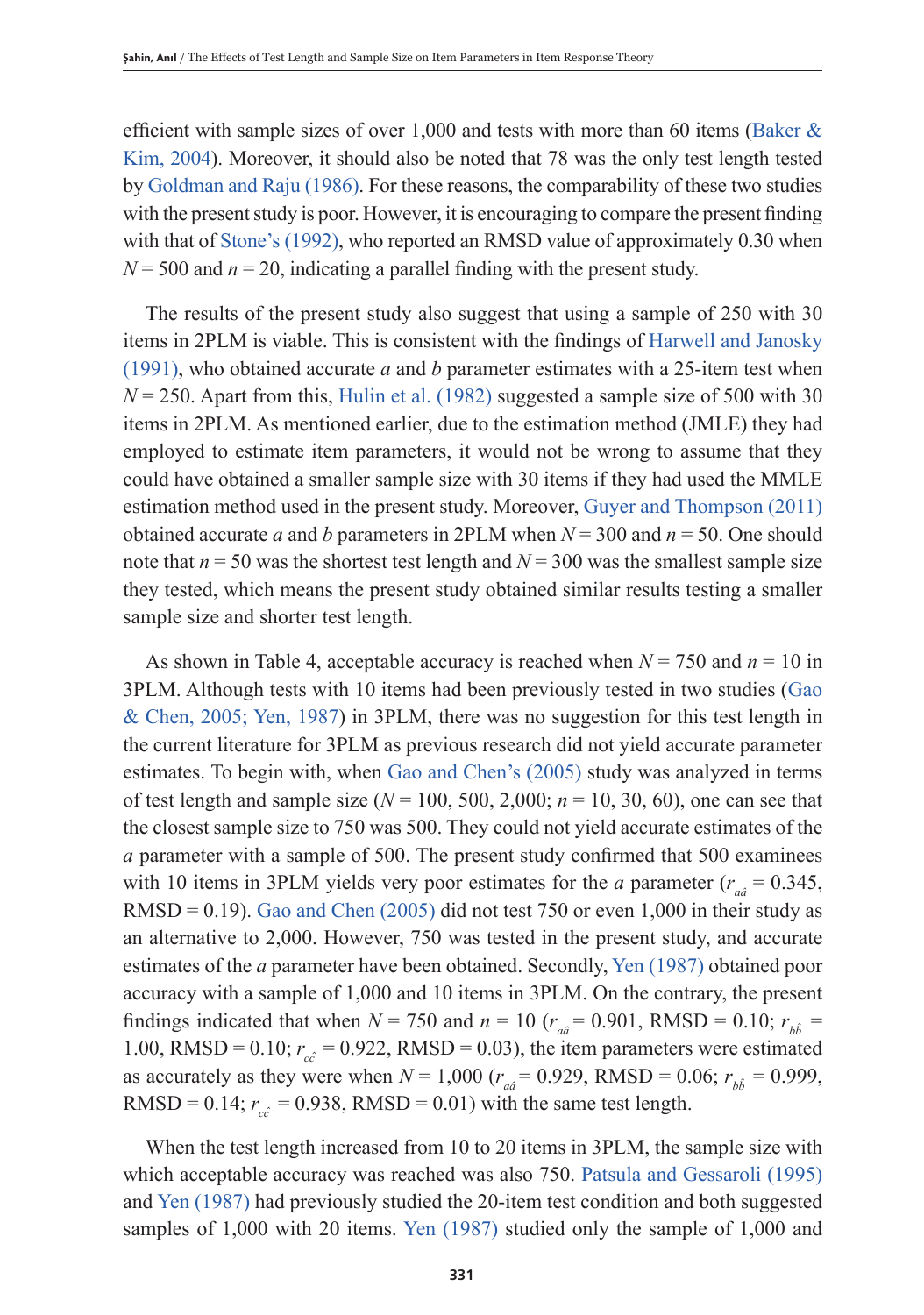Patsula and Gessaroli (1995) did not have *N* = 750 in their research design. They only had samples of 1,000 and 500 as the closest alternatives to 750. They found that 500 did not yield accurate enough estimates, which was also the case in the present study under the same research condition ( $r_{a\hat{a}}$  = 0.614, RMSD = 0.15;  $r_{b\hat{b}}$  = 0.972, RMSD  $= 0.19$ ;  $r_{c\hat{c}} = 0.820$ , RMSD = 0.03). As such, it should not be surprising that they suggested 1,000 as the minimum sample size for they did not have the opportunity to test 750 as an alternative. The present findings also indicate that 750 is a highly viable alternative to 1,000 as item-parameter estimates in  $N = 750$  ( $r_{a\hat{a}} = 0.840$ , RMSD = 0.11;  $r_{b\hat{i}} = 0.995$ , RMSD = 0.11;  $r_{c\hat{i}} = 0.829$ , RMSD = 0.03) are as accurate as when  $N = 1,000$  ( $r_{a\hat{a}} = 0.874$ , RMSD = 0.09;  $r_{b\hat{b}} = 0.989$ , RMSD = 0.12;  $r_{c\hat{c}} = 0.915$ , RMSD = 0.03) and *n* = 20 in 3PLM.

As seen in Table 4, the sample size suggested for estimating item parameters accurately in 3PLM with 30 items was 350. Previously, two studies had tested a sample of 500 in 3PLM with 30 items (Akour & Al-Omari, 2013; Gao & Chen, 2005). When these studies were further analyzed, it can be seen that the sample sizes of 100 and 200 were also tested in these studies respectively. Thus,  $N = 350$  naturally isn't found in the current literature as it was never tested against 500. Many researchers (Goldman & Raju, 1986; Harwell & Janosky, 1991; Patsula & Gessaroli, 1995; Ree & Jensen, 1980; Yoes, 1995) instead preferred the sample size of 250 as a smaller alternative to 500. That the present finding suggests the use of a sample size of 350 as viable with 30-item tests in 3PLM thus should not be intriguing.

As one can infer from the discussion in the previous paragraphs, the findings of the present study not only support the findings of previous research in the field, but also further its findings by providing researchers with more data in terms of viable sample sizes for IRT-based test development. More importantly, Table 4 provides IRT practitioners with a detailed blueprint on what sample size to use with which model and test length. In addition, the findings presented in Table 4 suggest a tremendous decrease in the minimum sample size required for IRT-based test development. This means that IRT practitioners will need to reach fewer examinees to pretest their items, and this will make the data collection process easier and more budget-friendly. From this point of view, the findings of this study will not only be beneficial for IRT practitioners who can only reach a limited number of examinees, but it will also help to decrease the data collection, item analysis, test production, and personnel costs for companies and institutions that need to recruit more staff to meet the requirements of IRT-based test development.

In order to develop similar tests with similar qualities, the key reliability and validity aspects taken under control in this study may need to be followed. First of all, the KR-20, which is a variant of the alpha internal consistency coefficient for binary items, was high for the tests that were drawn from the full test in the present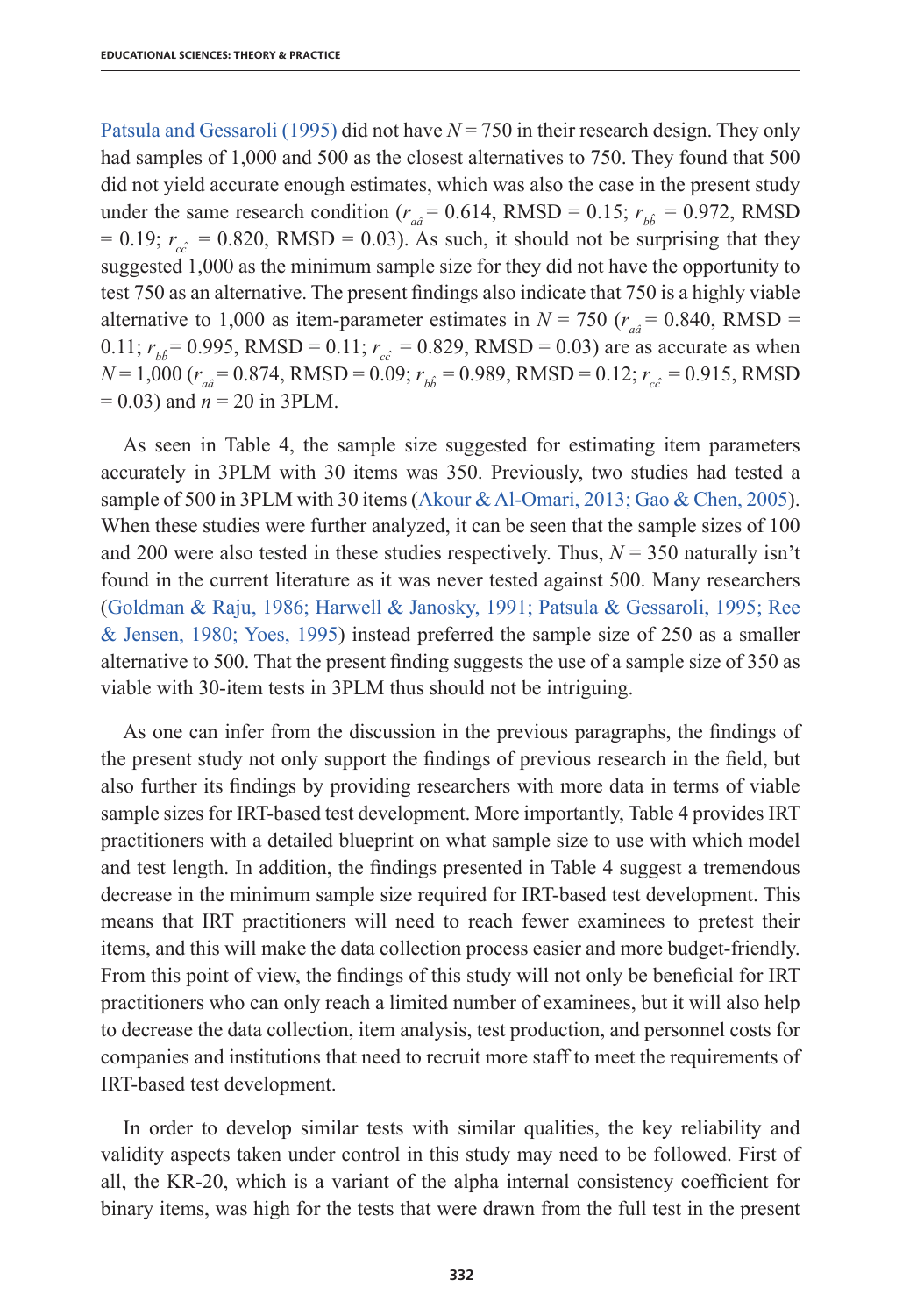study. Moreover, the sub-tests formed in the study were highly unidimensional. In subsequent studies, tests with high internal consistency and high unidimensionality may be needed in order to obtain similar results. As part of content validity concerns, the items in the developed test were written by subject matter experts in accordance with course curriculum, and multiple expert opinions were taken. Afterwards, the test was administered as a real test to real examinees. A similar approach may also be necessary in order to obtain similar results.

Present findings should not be deemed as definitive. However, they should be deemed as a call for further research on minimum sample size necessary to estimate item parameters accurately. One should note that the present findings may only be limited to language-test development and short test lengths up to 30 items with qualities similar to those used in the present study. Moreover, the parameter estimates were obtained using MMLE, so the present findings may be limited to item parameter estimation with MMLE.

This study has thrown up some questions in need of further investigation. A natural progression of this work would be to conduct studies on the following topics by using real and simulated test data. A language test data was used in this study. Replicating this study with data from tests other than language tests would be of value to the practitioners in the field. It would also be a valuable contribution to the field to investigate feasibility of using small sample sizes in item-parameter estimation for tests with more than 30 items.

## **References**

- Akour, M., & Al Omari, H. (2013). Empirical investigation of the stability of IRT item-parameters estimation. *International Online Journal of Educational Sciences*, *5*(2), 291–301. Retrieved from http://www.iojes.net//userfiles/Article/IOJES\_980.pdf
- Baker, F. B. (1992). *Item response theory: Parameter estimation techniques*. New York, NY: Marcel Dekker.
- Baker, F. B. (1998). An investigation of the item parameter recovery of a Gibbs sampling procedure. *Applied Psychological Measurement*, *22*(2), 153–169. http://dx.doi.org/10.1177/ 01466216980222005
- Baker, F. B., & Kim, S. H. (2004). *Item response theory: Parameter estimation techniques* (2nd ed.). New York, NY: Marcel Dekker.
- Chernyshenko, O. S., Stark, S., Chan, K., Drasgow, F., & Williams, B. (2001). Fitting item response theory models to two personality inventories: Issues and insights. *Multivariate Behavioral Research*, *36*(4), 523–562. http://dx.doi.org/10.1207/S15327906MBR3604\_03
- Chuah, S. C., Drasgow F., & Luecht, R. (2006). How big is big enough? Sample size requirements for cast item parameter estimation. *Applied Measurement in Education, 19*(3), 241–255. http:// dx.doi.org/10.1207/s15324818ame1903\_5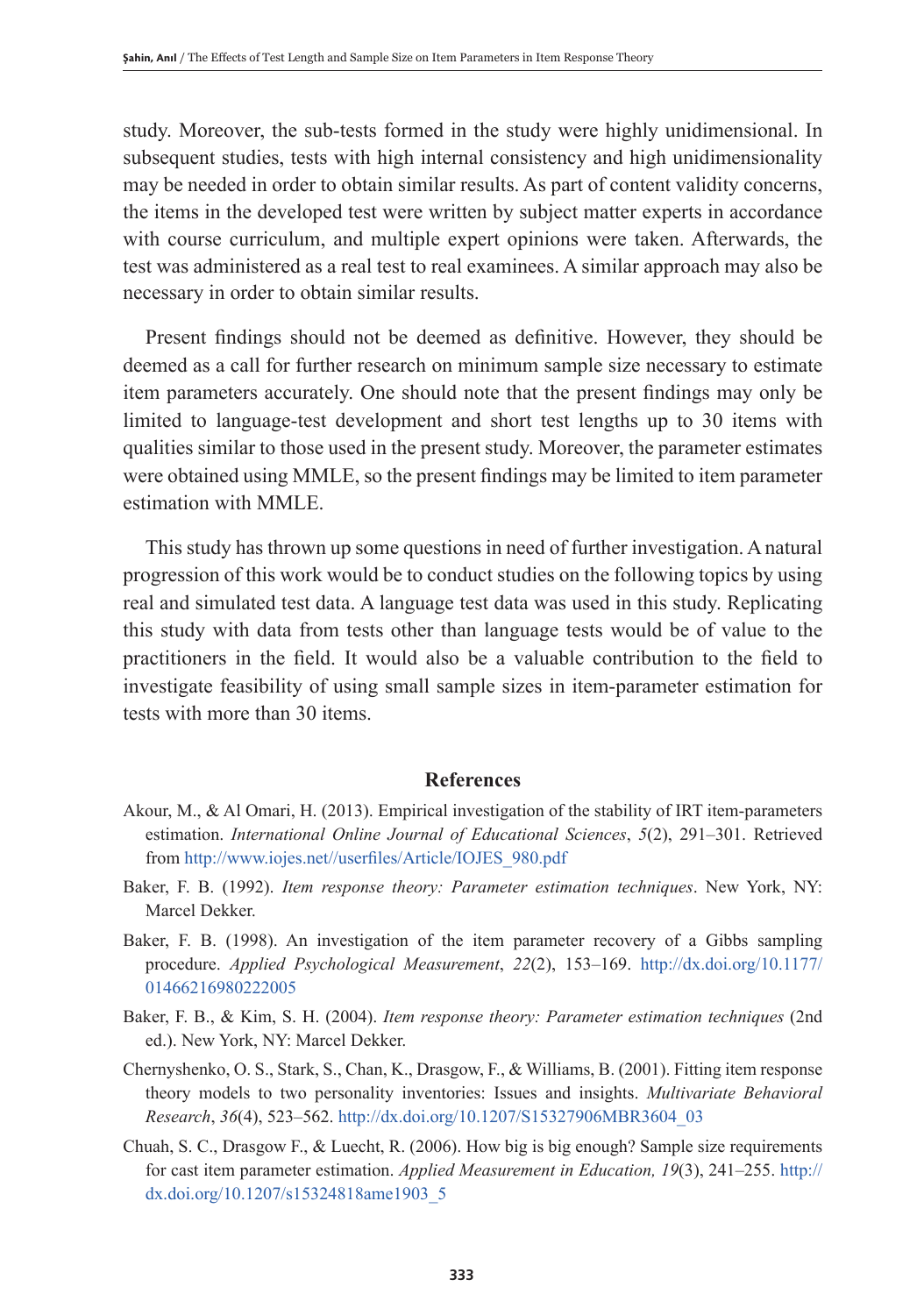- DeMars, C. (2010). *Item response theory: Understanding statistics measurement*. New York, NY: Oxford University Press.
- Edelen, M. O., & Reeve, B. B. (2007). Applying item response theory (IRT) modeling to questionnaire development, evaluation, and refinement. *Quality of Life Research*, *16*(1), 5–18. http://dx.doi.org/10.1007/s11136-007-9198-0
- Embretson, S. E., & Reise, S. P. (2000). *Item response theory for psychologists*. Mahwah, NJ: Lawrence Erlbaum Associates.
- Fidelman, C. (2012, January). *A retrospective linking of ECLS-K and ECLS-B reading scores*. Paper presented at Federal Committee on Statistical Methodology Policy Seminar, Washington, DC.
- Field, A. P. (2013). *Discovering statistics using IBM SPSS Statistics: And sex and drugs and rock 'n' roll* (4th ed.). London, UK: Sage.
- Gao, F., & Chen, L. (2005). Bayesian or non-Bayesian: A comparison study of item parameter estimation in the three-parameter logistic model. *Applied Measurement in Education*, *18*(4), 351–380. http://dx.doi.org/10.1207/s15324818ame1804\_2
- Goldman, S. H., & Raju, N. S. (1986). Recovery of one- and two-parameter logistic item parameters: An empirical study. *Educational and Psychological Measurement*, *46*(1), 11–21. http://dx.doi. org/10.1177/0013164486461002
- Guyer, R., & Thompson, N. A. (2011). *User's manual for Xcalibre 4.1*. St. Paul, MN: Assessment Systems Corporation.
- Hambleton, R. K., Swaminathan H., & Rogers, H. J. (1991). *Fundamentals of item response theory*. Newbury Park, CA: Sage.
- Hambleton, R. K. (1989). Principles and selected applications of item response theory. In R. L. Linn (Ed.), *Educational measurement* (3rd ed., pp. 147–200). New York, NY: Macmillan.
- Harwell, M. R., & Janosky, J. E. (1991). An empirical study of the effects of small datasets and varying prior variances on item parameter estimation in BILOG. *Applied Psychological Measurement, 15*(3), 279–291. http://dx.doi.org/10.1177/014662169101500308
- Hulin, C. L., Lissak, R. I., & Drasgow, F. (1982). Recovery of two and three-parameter logistic item characteristic curves: A Monte Carlo study. *Applied Psychological Measurement*, *6*(3), 249–260. http://dx.doi.org/ 10.1177/014662168200600301
- International Business Machines Corporation. (2011). *IBM SPSS Statistics for Windows, Version 20.0.* Armonk, NY: Author.
- Kline, R. B. (2005). *Principles and practice of structural equation modeling* (2nd ed.). New York, NY: Guilford Press.
- Lim, R. G., & Drasgow, F. (1990). Evaluation of two methods for estimating item response theory parameters when assessing differential item functioning. *Journal of Applied Psychology*, *75*(2), 164–174. http://dx.doi.org/10.1037/0021-9010.75.2.164
- Lord, F. M. (1968). An analysis of the verbal scholastic aptitude test using Birnbaum's threeparameter logistic model. *Educational and Psychological Measurement, 28*(4), 989–1020. http://dx.doi.org/10.1177/001316446802800401
- Lord, F. M. (1980). *Applications of item response theory to practical testing problems*. Hillsdale, NJ: Lawrence Erlbaum.